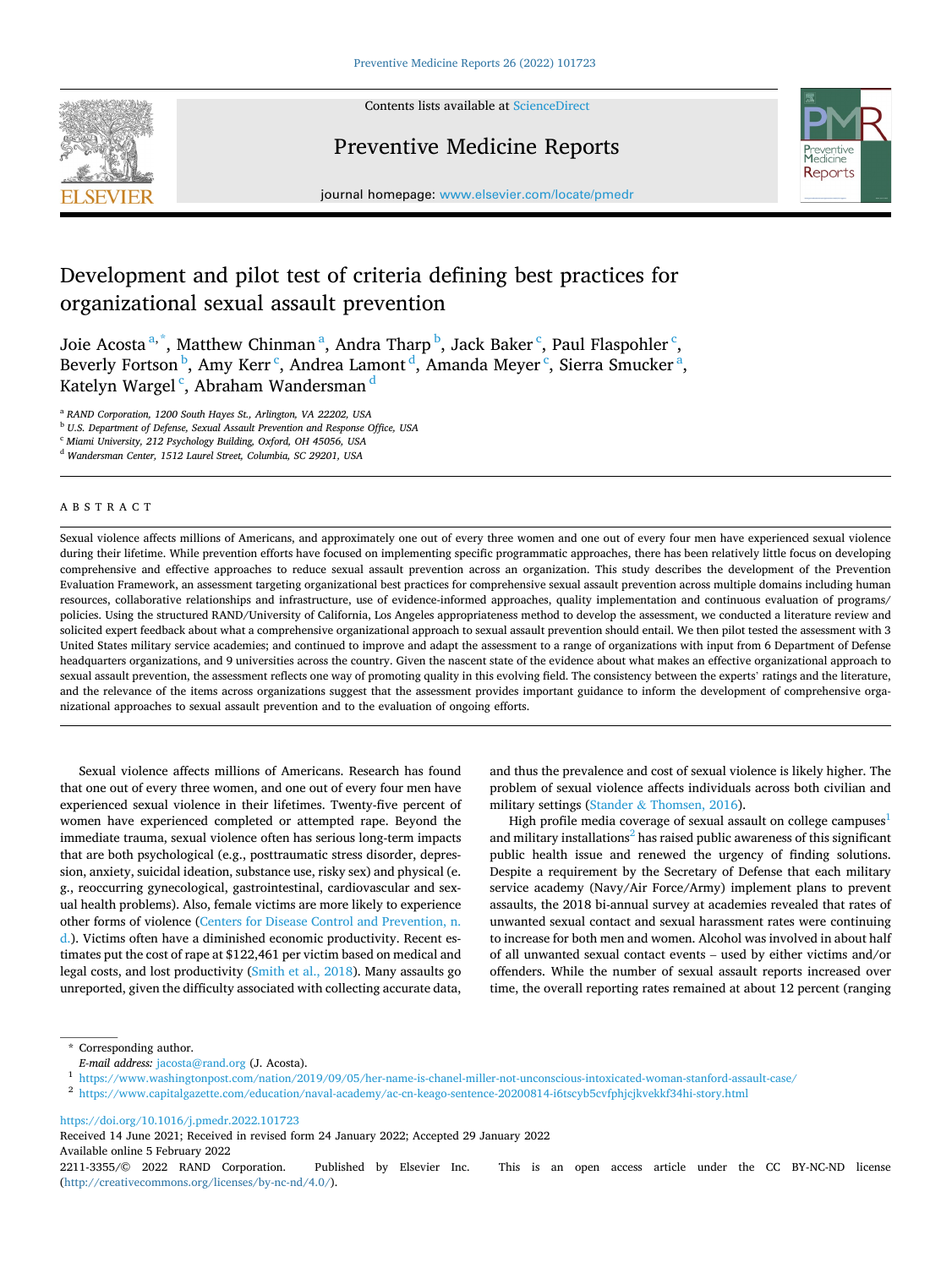from 6 to 16% over the 2005–2006 to 2017–2018 academic years). Offenders were generally fellow academy students, and offenses occurred both off and on academy grounds (with off-grounds most likely). Similarly, the White House Task Force to Protect Students from Sexual Assault funded a Campus Climate Survey Validation Study to yield school-specific estimates of campus climate and sexual violence. The study found that 1 in 5 women and 1 in 14 men experienced sexual assault while in college and victimization rates were higher for female bisexual and transgender students; and only about seven percent of students reported their rape to authorities ([Krebs, Lindquist, Berzofsky,](#page-5-0)  Shook-sa, & [Petersen, 2015](#page-5-0)). Mandates from Congress and the Department of Defense called for improved approaches to prevent sexual violence to address the growing public concerns. However, despite the development of primary-prevention strategies, decades of prevention and implementation research has shown that certain organizational practices are needed to support primary-prevention strategies. For example, having adequate staffing, planning, and program evaluation in place, along with evidence-based strategies, is key to improving outcomes (Livet & [Wandersman, 2005\)](#page-5-0).

In 2019, the Department of Defense Sexual Assault Prevention and Response Office (DoD SAPRO) partnered with RAND to create a Prevention Evaluation Framework comprised of criteria describing a set of cohesive, comprehensive, and best practices for sexual assault and harassment prevention that includes targeted primary-prevention programs and organizational capacities (e.g., leadership) and infrastructure. The purpose of this article is to describe the process for developing the criteria, pilot testing the criteria with military service academies, and continuing to improve and adapt the criteria for an array of organizations with input from civilian colleges and universities, and military headquarters organizations.

## **1. Methods**

Our approach was based on the RAND/University of California, Los Angeles (UCLA) appropriateness method [\(Fitch et al., 2001\)](#page-5-0), a systematic method for obtaining expert judgment on topics where there is limited evidence to guide practice (e.g., [Acosta, Martin, Fisher, Harris,](#page-5-0) & [Weinick, 2012\)](#page-5-0)—for example, which organizational resources (e.g., materials, budget), infrastructure (e.g., protocols, accountability structures), workforce (e.g., expertise, training), and engagement strategies (e.g., relationships outside the organization) are needed to effectively prevent sexual assault. The method combines the *best available* evidence with the *collective judgment* of experts to develop practice guidance and has been extensively used in healthcare settings to create practice guidelines (e.g., prescribing practices, catheter use, spinal fracture care; [Hirsch et al., 2018; Meddings et al., 2019; Zahra et al., 2018](#page-5-0)). The best available evidence comes from peer-reviewed and grey literature, and the collective judgment of experts is achieved through a consensusbased process where experts review and collectively develop a set comprehensive practices to help support decision-making and improve quality of care. We have adapted it for primary prevention and used it to 1) assess the "appropriateness" of including certain practices in organizational prevention efforts and 2) describe how these practices could be applied to an actual organization (i.e., military service academies and civilian universities) to determine whether the organization is consistent with the selected practices. The term applying the refers to the process of assessing whether organizations are implementing selected practices – not attempting to newly implement the selected practices. The study was approved by RAND's Human Subjects Protection Committee. We describe the four phases of the process below.

# *1.1. Phase One: Generate an initial list of criteria reflecting best practices*

To generate an initial list of criteria reflecting organizational best practices, we extracted best practices from across two bodies of research—sexual assault prevention-specific best practices and general

primary prevention organizational frameworks and best practices. A technical package $3$  by the Centers for Disease Control and Prevention identified the best available evidence related to sexual assault prevention (based on  $n = 97$  articles; [Dills, Fowler,](#page-5-0) & Payne, 2016). However, this technical package was focused primarily on practices and programs across an entire community and did not include information about key organizational capacities or infrastructure needed for prevention (e.g., workforce, leadership). To augment this, we included a body of work describing the practices of an evidence-based organizational capacity building approach tailored to a variety of primary prevention areas—Getting To Outcomes ( $n = 48$  articles<sup>4</sup>); and a complementary conceptual framework that describes drivers of organizational readiness to implement new prevention programming ( $n = 56$  articles; Scaccia et al., [2015\)](#page-5-0). Finally we reviewed the DoD SAPRO's Prevention Plan of Action, which is characterized as a "comprehensive prevention system and process…to realize effective prevention in every military community" and relevant support documents ( $n = 22$  articles; [SAPRO, 2019b\)](#page-5-0).

We created a data abstraction form to facilitate a systematic evaluation and abstraction of the best practices from across these sources. Best practices were abstracted from each source and compiled into a single list by source. These lists were then placed side-by-side in a crosswalk to allow a review and comparison of best practices from each source and to identify areas of agreement/duplication across sources. Entries were then synthesized into a single list of best practices for organizational sexual assault prevention. For example, [McIntosh et al. \(2010\)](#page-5-0) suggested that organizational leadership should use data-driven decision making to effectively sustain prevention efforts. Therefore, we included a corresponding criteria item to ensure that leaders consistently use available research evidence to inform decisions and rely upon available evidence when briefing and approving initiatives.

From these four main sources, we identified an additional initial set of 62 organizational best practices for sexual assault prevention— 30 related to organizational capacities and infrastructure (called *academy level criteria*) and 32 related to specific prevention activities (called *activity level criteria*).

# *1.2. Phase 2: Convene the expert panel*

We virtually convened a panel consisting of 15 experts in three key areas: sexual assault prevention, military culture and sexual assault, and organizational approaches to prevention more generally [\(Table 1\)](#page-2-0). The expert panel was also intentionally designed to have implementation experts so that consensus-based items could reflect best practices in implementation. We sent experts a summary of the literature mentioned above and the proposed 62 best practices that included a rationale, based on the literature, for each of the proposed items via email. Proposed criteria items were presented as affirmative statements about the organizational conditions and approaches needed to develop, implement, and evaluate a comprehensive organizational approach to sexual assault prevention (e.g., Leaders at all levels consistently work together when planning prevention).

Experts then rated each proposed criteria item twice—once on its validity and once on its importance. This rating process and similar definitions for importance and validity have been used in past similar studies (Acosta, Ramchand, & [Becker, 2017; Acosta et al., 2012; Farmer](#page-5-0)  [et al., 2015](#page-5-0)). Validity was defined as having adequate scientific evidence or professional consensus exists to support a link between the criterion and the effectiveness of sexual assault and harassment prevention

<sup>&</sup>lt;sup>3</sup> A technical package is a "compilation of a core set of strategies to achieve and sustain substantial reductions in a specific risk factor or outcome. Technical packages help communities and states prioritize prevention activities based on the best available evidence."

<sup>&</sup>lt;sup>4</sup> A list of these publications is available at: https://www.rand.org/health-ca [re/projects/getting-to-outcomes/publications.html](https://www.rand.org/health-care/projects/getting-to-outcomes/publications.html)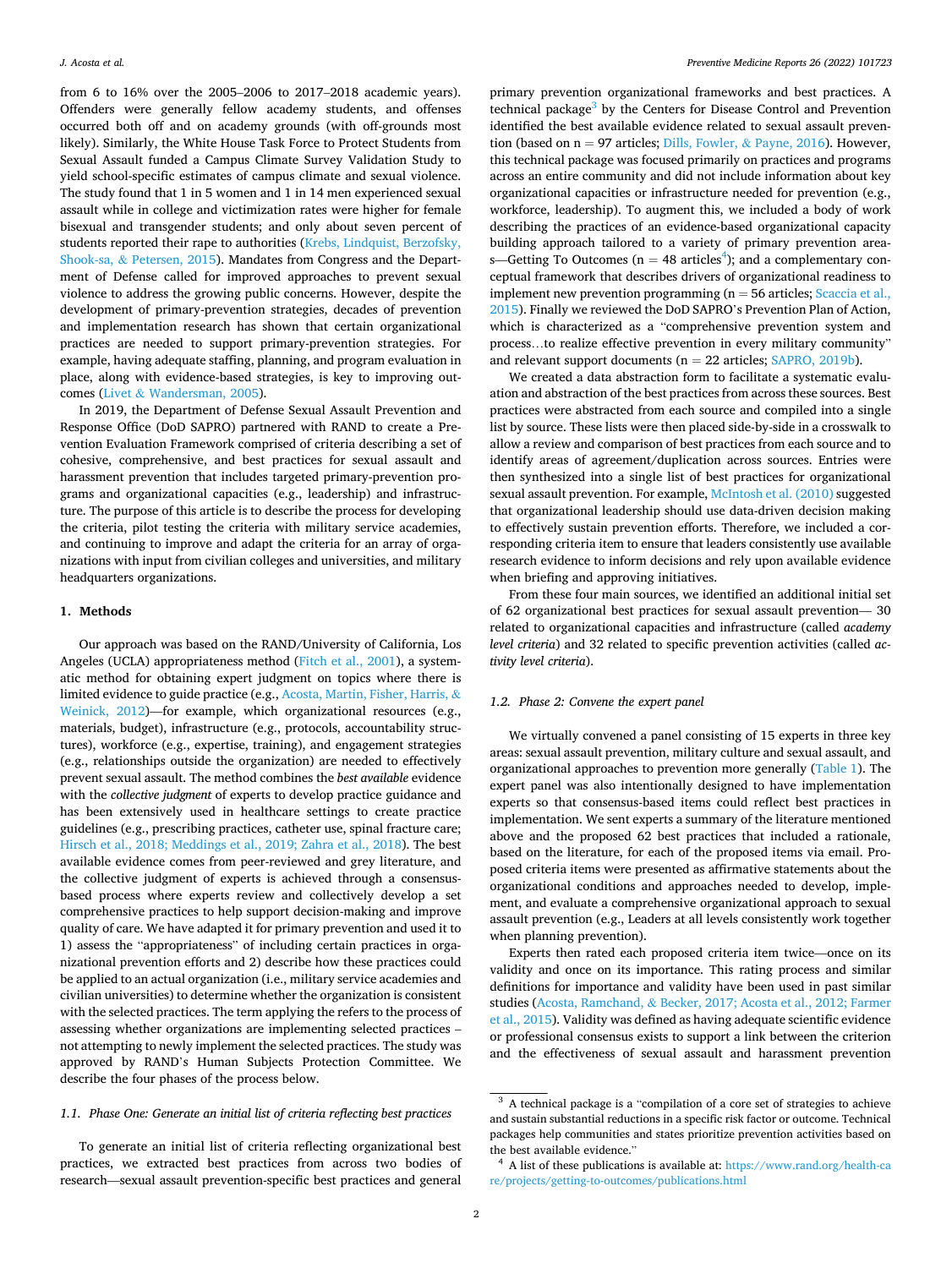#### <span id="page-2-0"></span>**Table 1**

Expert Panel Members.

| ехрегі ғанет мешрегу.<br>Area of Expertise                     | Experts Names and Affiliation*                                                                                                                                                                                                                                                                                                                                                                                                                                                                                                                                                                                                                                                                                                                                                                                                                                                                                                                                                                                                                                                                                                                                                                                                                                        |
|----------------------------------------------------------------|-----------------------------------------------------------------------------------------------------------------------------------------------------------------------------------------------------------------------------------------------------------------------------------------------------------------------------------------------------------------------------------------------------------------------------------------------------------------------------------------------------------------------------------------------------------------------------------------------------------------------------------------------------------------------------------------------------------------------------------------------------------------------------------------------------------------------------------------------------------------------------------------------------------------------------------------------------------------------------------------------------------------------------------------------------------------------------------------------------------------------------------------------------------------------------------------------------------------------------------------------------------------------|
| 1. Sexual assault prevention<br>2. Military culture and sexual | • Elizabeth Miller, Chief of the Division of<br>Adolescent and Young Adult Medicine at the<br>University of Pittsburgh School of Medicine<br>• Eric R. Pedersen, Senior behavioral scientist at the<br><b>RAND Corporation</b><br>• Christine Gidycz, developer of The Ohio<br>University Sexual Assault Risk Reduction<br>Program<br>• Brian Marx, Professor of Psychiatry at Boston<br>University School of Medicine and staff<br>psychologist at the National Center for PTSD, VA<br><b>Boston Healthcare System</b><br>• Casey T. Taft, staff psychologist at the National<br>Center for PTSD in the VA Boston Healthcare<br>System, and Professor of Psychiatry at Boston<br>University School of Medicine<br>• Jacquelyn W. White, Emerita Professor of<br>Psychology and former director of Women's and<br>Gender Studies at the University of North Carolina<br>at Greensboro, where she also served as Associate<br>Dean for Research in the College of Arts and<br>Sciences<br>• Charlene Senn, Canada Research Chair in Sexual<br>Violence and Professor of Psychology and<br>Women's and Gender Studies at the University of<br>Windsor<br>• Dorothy Edwards, founder and president of<br>Alteristic<br>• Andra Teten Tharp, Senior Prevention Advisor in |
| assault                                                        | the US Department of Defense Sexual Assault<br>Prevention and Response Office<br>• Rachel Breslin, Senior Applied Social Scientist in<br>the Health and Resilience Research Division of the<br>Office of People Analytics<br>• Major Karmon Dyches, Military Deputy for<br>Psychological Health at Military Operational<br>Medicine Research Program<br>• A. Monique Clinton-Sherrod, Special Advisor for<br>the Prevention of Destructive Behaviors and Di-<br>rector of Prevention and Behavioral Assessments                                                                                                                                                                                                                                                                                                                                                                                                                                                                                                                                                                                                                                                                                                                                                       |
| 3. Organizational approaches<br>to prevention                  | at the U.S. Navy<br>• Abigail A. Fagan is an Associate Professor in the<br>Department of Sociology and Criminology & Law<br>at the University of Florida<br>• Laura F. Salazar, professor in the School of Public<br>Health at Georgia State University                                                                                                                                                                                                                                                                                                                                                                                                                                                                                                                                                                                                                                                                                                                                                                                                                                                                                                                                                                                                               |

\* Affiliations are those at the time they served on the expert panel. The research team comprised some of the leading experts on organizational approaches to prevention, thus the panel included fewer experts in that area.

efforts; and sexual assault and harassment prevention efforts with significantly higher adherence to the criterion would be considered higher quality. A criterion was deemed important if adherence to the criteria was considered a primary driver of the effectiveness of sexual assault and harassment prevention efforts or a critical influence on the development or implementation of sexual assault and harassment prevention efforts; and if there would be serious adverse consequences from not adhering to the criteria. A Likert scale (1 to 9) was used for each rating. Experts were also given the opportunity to provide comments on each of the proposed items to help clarify how items should be modified or improved, and to propose new criteria items.

After all ratings and comments were submitted via email, we convened a virtual meeting with the experts to review two newlyproposed items and items for which there was significant disagreement. Significant disagreement was defined as two or more experts rating an item with more than a three-point distance from the other panelists. After the conference call, the experts were asked to re-rate only the items that had been discussed during the virtual meeting and submit re-rating via email. The final ratings were then calculated and the final 63 criteria (31 academy level criteria and 32 activity level criteria)

was assembled into the Prevention Evaluation Framework, based on whether an item received no more than one rating below a 6 (out of a possible 9) on both validity and importance.

#### *1.3. Phase 3: Pilot test the criteria*

We pilot tested the Prevention Evaluation Framework criteria with the United States Military Academy, Naval Academy, and Air Force Academy. We provided the academy staff responsible for sexual assault prevention with a summary of all the final criteria items, along with a description of how the items were developed. Participating staff at academies included the Commandant, the Military Equal Opportunity Officer, Sexual Assault Response Coordinator/Sexual Harassment and Assault Response Prevention Program Manager, Violence Prevention Integrators (those responsible for prevention of sexual assault), Victim Advocates and other leaders.

DoD SAPRO then initiated a call for data asking academy leadership about the details of each type of programming used at their Academy related to sexual assault prevention (e.g., program's goal, frequency of evaluation, target population, concrete benchmarks, and the level of evidence). DoD SAPRO and RAND staff also conducted a series of inperson interviews of academy leadership about their prevention activities related to sexual assault and harassment. Additional site visits were conducted by DoD SAPRO personnel in June 2019 as part of DoD's bylaw assessments of the academies. A summary of interview responses and the academy's response to the data call were then shared with expert panelists.

Given the breadth and depth of the information on each academy, expert panel members (Table 1) were each assigned to a single academy to apply the criteria ( $n = 5$  experts per academy). After the expert panel members reviewed the materials, they were asked to rate their assigned academy using all the academy-level criteria items, as well as provide a rationale for their rating via email. They first provided an overall rating based on their review of the materials, reflecting an aggregate impression of the extent to which the academy adheres to the criteria (from  $5 =$ Criterion has been achieved to  $1 = No$  progress: Efforts are absent and there is no attempt to make progress). For each rating, panel members were also asked to identify the specific information that contributed to their rating (from the data call and interviews), and to provide comments on how the academy could modify or improve their organizational approach to sexual assault prevention.

To pilot test the activity-level rating, two raters from the RAND/DoD SAPRO team, using the same procedures as the expert panel, applied the criteria to a select number of specific prevention activities at the academies. The activity chosen reflected significant or flagship effort for the academy. First ratings were made independently by each rater, then revised based on a group discussion of any disagreements in the ratings.

# *1.4. Phase 4: Adapt the criteria for Self-Assessment by other organizations*

While the initial pilot test provided critical information about the process needed to determine organizational alignment with the criteria that are part of the Prevention Evaluation Framework, it is not always feasible or preferable for an outside team of researchers and experts to apply the criteria. Therefore, the final phase was focused on developing tools to support self-assessment and exploring the criteria's application to a broader array of organizations.

The RAND/DoD SAPRO team created a set of instructions and a guide to self-assessment tool for academies, which they used in Summer 2020 for a follow-up assessment. [Fig. 1](#page-3-0) contains a sample from an interview guide used in the Summer 2020 assessment.

The criteria and this guide were also adapted for use with DoD headquarters organizations as part of their Prevention Plan of Action and civilian colleges and universities to assess the criteria's relevance in these organizations.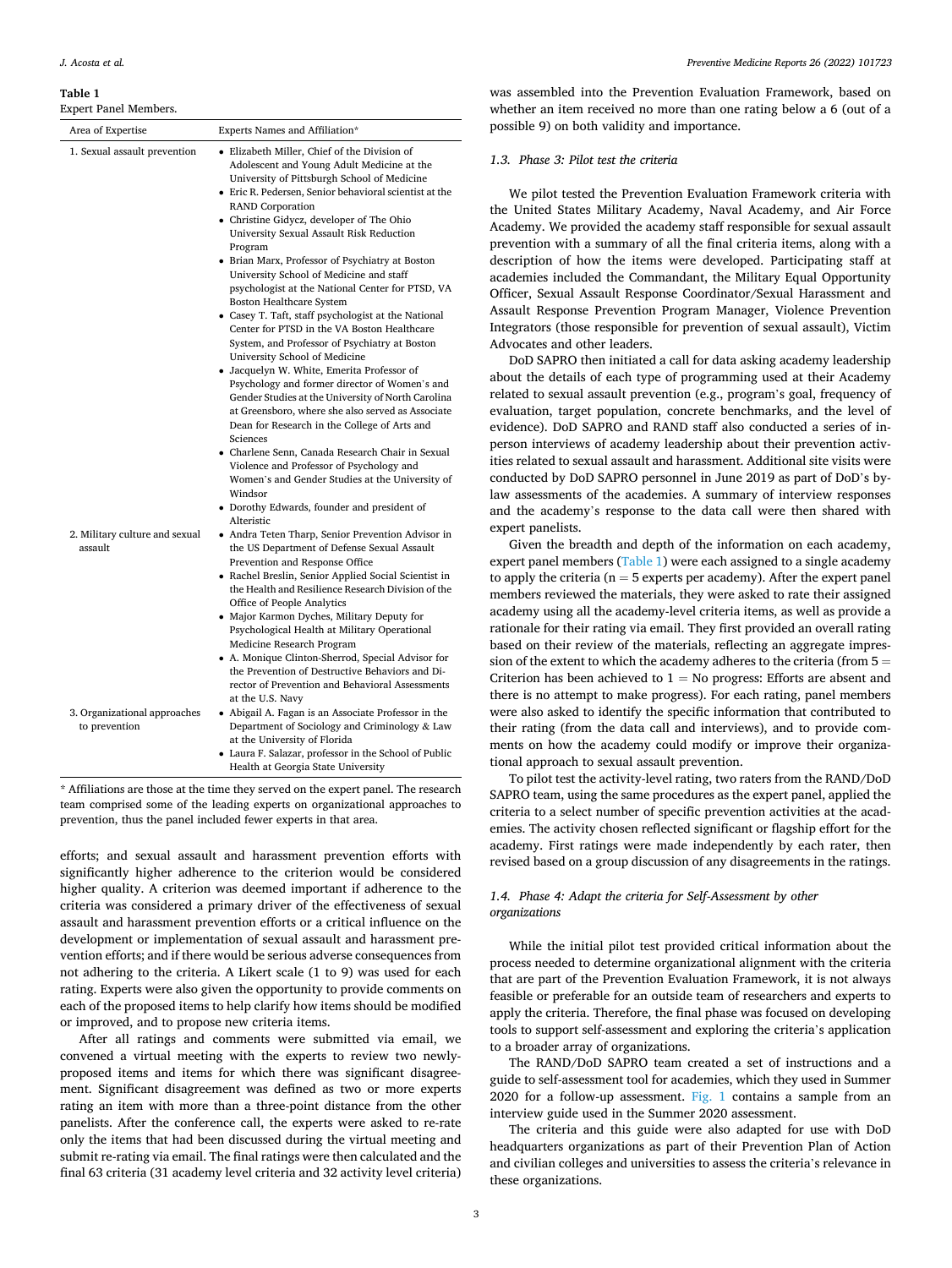# <span id="page-3-0"></span>University-Level Interview Guide

| Person Interviewed               | Date/Time       |
|----------------------------------|-----------------|
| Enter text here                  | Enter text here |
| nterviewed by<br>Enter text here |                 |

Location Enter text here

Notetaker Enter text here

This interview is about university prevention efforts: A facilitator should ask the questions, and a notetaker should record the responses in the form below.

# Human Resources: Administration

1. How, if at all, do administrators (or you) support evidence-based prevention efforts at [university]? How, if at all, is evidence used to inform decisions?

Enter text here

2. How, if at all, do administrators (or you) set and enforce expectations for the prevention workforce and subordinate leaders at [university]?

Enter text here

- $3<sub>1</sub>$ How, if at all, do administrators work together among and across all levels and departments to prevent sexual assault and harassment? [organizational structure] Enter text here
- **Fig. 1.** Sample questions from interview guide used in the self-assessment of colleges and universities.

**Adaptation study 1: DoD Headquarters Organizations.** The criteria were used to identify the current state of prevention capabilities within six strategic offices at DoD headquarters. Unlike the military service academies, which represent a single military installation, DoD organizations are multi-tiered with strategic, operational, and tactical functions located within different tiers. For example, the implementation of a specific prevention activity may be directed by the strategic level but implemented at the tactical, installation level. As a result, DoD SAPRO identified only 23 of the 63 criteria, focused on strategic functions like collaboration and leadership, that were applicable for DoD headquarters organizations (Appendix A).

These 23 criteria were shared with headquarters offices within each of the military service headquarters and the National Guard Bureau. These offices provided feedback to clarify the criteria for their application to headquarters functions. Headquarters offices then used a selfassessment process similar to that used by the RAND expert panels, such that teams of raters independently rated the 23 headquarters criteria, discussed ratings and areas of discordance, and re-rated. The headquarters also compiled evidence to justify each rating, which included policy documents, interview findings, and other supporting information. To ensure internal consistency across raters, DoD SAPRO in partnership with the CDC Violence Prevention Technical Assistance Center, provided technical assistance via online workshops and in person and group meetings.

**Adaptation study 2: Civilian colleges and universities**. Ten individuals directly involved in sexual assault prevention, across 9 universities from the United States and Canada, reviewed the criteria items. Given the sensitivity of the subject area, a convenience sample of colleges and universities were recruited for participation in the study. Universities and colleges were asked to participate if they participated in the national discussion on sexual assault prevention (an annual event hosted by DoD) or were engaged in ongoing discussions with members of the research team about their prevention work. Examples of individuals included Title IX Coordinator, Prevention Educator, Health Educator, Vice President of Student Life, and Sexual Misconduct Officer. Individuals were asked to review an adapted version of the criteria and associated guide to self-assessment edited to replace military specific terms with more general terms (e.g., replaced military service member with student).

After reviewing, individuals were asked to rate the relevance of each criteria item for a college or university setting on a Likert scale from 1 (not relevant) to 3 (highly relevant) and to identify whether there were any items that should be added to the criteria. After providing this feedback in written form, individuals participated in a one-hour interview with members of the research team to provide general feedback on the criteria, suggest items that should be added, and identify any items that should be removed. Relevance ratings for each criteria item were averaged, and a list of suggestions for revisions or additions was compiled.

# **2. Results**

# *2.1. Prevention evaluation Framework: Criteria of best practices for organizational sexual assault prevention*

All 15 experts invited to verify the criteria participated in the initial and re-rating of the criteria's validity and importance, and in the final rating and re-rating of the academies. Table 2 shows the final criteria describing what 'right' looks like when an organization uses best practices for sexual assault prevention, which includes 63 items, divided into two sections: those that relate to activities or conditions that broadly apply across an organization ("academy level", 31 items) and those that relate more narrowly to specific prevention activities conducted by an organization ("activity level", 32 items). In each section, items are categorized into specific domains. The final criteria contains all 62 of the items the RAND team originally proposed, three of which have been edited for clarity, and one new item proposed by expert panel members. Each item is supported directly by literature (references available upon request).

# *2.2. Pilot test results*

Since the focus of this manuscript is on the development of criteria, we do not share specific results characterizing prevention capacity.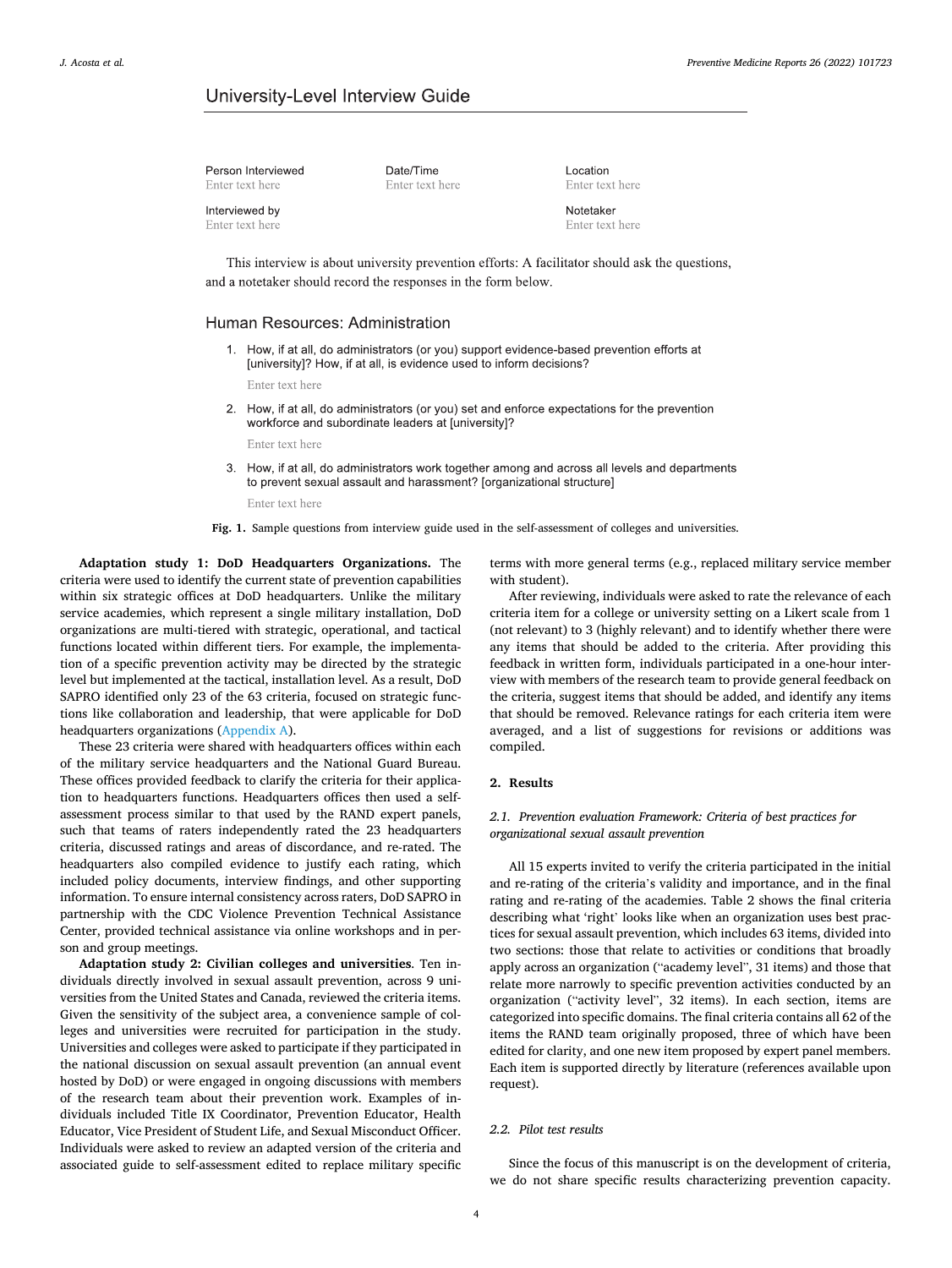However, a summary still provides insight into the criteria's utility. Results of the expert panel members ratings of each academy were provided back to academy leaders. These findings highlighted important gaps in the organizational approaches currently being implemented by academies. These gaps and strengths provide important information to DoD SAPRO on opportunities to leverage strengths and resources needed to fill gaps and ultimately realize the vision of the Prevention Plan of Action. The academy level assessments revealed gaps in three key areas foundational to moving prevention forward across academies: Academies 1) lacked a strategic and coordinated approach to prevention; 2) lacked a robust and skilled prevention workforce; and 3) were not using continuous and integrated data and evaluation in their prevention efforts. The activity level assessment revealed that the prevention activities across academies lacked detailed plans for implementation and evaluation, the fit of some of the activities was not aligned with the needs of academy population, limited capacity (e.g., most academies only had one person devoted part-time to prevention) and resources at the academy level hindered the forward progress of some prevention activities, and prevention activities lacked a plan to sustain effective efforts over time (e.g., champion, funds). Academy leadership confirmed the assessments' accuracy. Overarching results and planned next steps were included in their annual report ([SAPRO, 2019a\)](#page-5-0).

# *2.3. Results of adaptations for Self-Assessment*

**Adaptation study 1: Strategic Application to DoD Headquarters Organizations.** Prior to applying the criteria for self-assessment, DoD SAPRO reviewed and incorporated 150 suggested changes or additions from headquarters organizations and the National Guard, which included the addition of definitions for terms used in the criteria to enhance consistency of ratings. The results of the headquarters selfassessment are outlined in the Department of Defense Fiscal Year 2019 Annual Report on Sexual Assault in the Military [\(DoD, 2020](#page-5-0)). Although specific assessment results varied by DoD organization, strengths identified across organizations were in the domains of leadership support and collaborative relationships. Gaps across organizations included having equipped and empowered prevention personnel in place and having measures to assess quality implementation and effectiveness of prevention activities. Each DoD organization that completed the self-assessment also identified key actions they were undertaking to address the identified gaps. For example, DoD SAPRO undertook work to build the capacity of their prevention workforce through the development of a prevention personnel training curricula, provision of technical assistance, and delivery of webinars on key prevention concepts and skills. Importantly, many DoD organizations used the criteria to assess not only their sexual assault prevention capabilities but also their capabilities in other problematic behaviors such as sexual harassment and suicide.

**Adaptation study 2: Relevance to civilian colleges and universities**. Feedback from reviewers indicated that each of the existing organizational-level criteria were relevant to sexual assault prevention in civilian colleges and universities; no reviewer recommended removal of any item. Reviewers suggested edits to one item to soften language related to policy enforcement since prevention staff at civilian colleges and universities may not always have the responsibility or authority to enforce sexual assault prevention policies. This Title IX authority for addressing sex discrimination often falls under to the United States Department of Education's Office for Civil Rights. Reviewers also suggested that it may be helpful to provide clarification of certain terms used in the criteria (e.g., rapid results, collaboration).

Reviewers provided suggestions for additional items that are relevant to sexual assault prevention efforts at civilian universities. For the Leadership domain, participants suggested that leadership should: be knowledgeable about the intersection of various public health issues, be open to learning about issues they may not understand, have an intentional vision regarding sexual assault prevention, and make written statements supporting sexual assault prevention. In the Comprehensive Approach domain, reviewers indicated that faculty and staff should be knowledgeable about all local services related to sexual assault prevention and response, specialized programming should be provided for students belonging to marginalized groups (e.g., students who are Black or lesbian, gay, bisexual, transgender, queer  $+$  ), and protective factors should be assessed. In the Data domain, a reviewer emphasized the importance of using data from campus climate surveys; when considering Continuous Evaluation, one individual highlighted the need to use evaluation data for subsequent improvement. Finally, in the Workforce domain, one reviewer suggested assessing how well leadership and staff provide consistent messaging through being good role models. Several reviewers had recommendations that spanned two or more domains, suggesting that the criteria place greater emphasis on assessing protective factors in addition to risk factors and on prioritizing student collaboration and feedback.

# **3. Discussion**

Sexual assault prevention is a significant public health issue affecting millions of Americans in civilian and military settings. Findings from the study suggest that the Prevention Evaluation Framework (i.e., the 63 criteria) contains valid and important criteria that fill an important gap by providing guidance for understanding and assessing what right looks like for a cohesive, comprehensive, and best practice approach to sexual assault prevention across a variety of settings. Experts consistently rated criteria we developed as both important and valid for assessing organization's alignment with best practices for organizational sexual assault prevention, underscoring that the criteria are strong candidates for assessing organization prevention capacity. The positive feedback from the pilot test and the adaptation studies of the criteria and selfassessment guide suggest promising future applications across organizations.

Findings also suggested that the Prevention Evaluation Framework was also used in the military setting to inform their own prevention plans and begin to build prevention capacity. The pilot test of the criteria, an application of the criteria to military service academies, provided key information about the strengths and gaps of academies organizational capacity, and was used as a starting point for implementing DoD SAPRO's prevention guidance. Applying the criteria to the strategic level (military headquarters organizations), continued to advance the work outlined in DoD's Prevention Plan of Action by identifying organizational gaps and strengths at the strategic level, as well as highlighting which criteria were more appropriate for capturing strategic organizational capacities and which criteria were more appropriate for capturing tactical organizational capacities.

The interviews with university and college staff highlighted areas where military and civilian settings may differ and thus the criteria need to be adapted (e.g., policy enforcement). In addition to augmenting the criteria for future application in civilian settings, robust definitions will need to accompany the self-assessment guide to improve future adaptations and applications of the criteria. Both adaptations with military headquarters organizations and with civilian colleges and universities suggested definitions were needed to clarify certain terminology used – especially important given limited workforce capacity.

#### *3.1. Additional applications of the prevention evaluation Framework*

**Continue to evaluate and adapt the framework**. In a field where concrete guidelines are needed, the Prevention Evaluation Framework makes a valuable contribution to public health practice of what right looks like for a comprehensive prevention system for sexual assault and harassment prevention. However, continued evaluation and adaptation of these items is warranted. This could be accomplished by applying the RAND/UCLA appropriateness method to other organizational settings (e.g., high schools, community-based organizations), but could also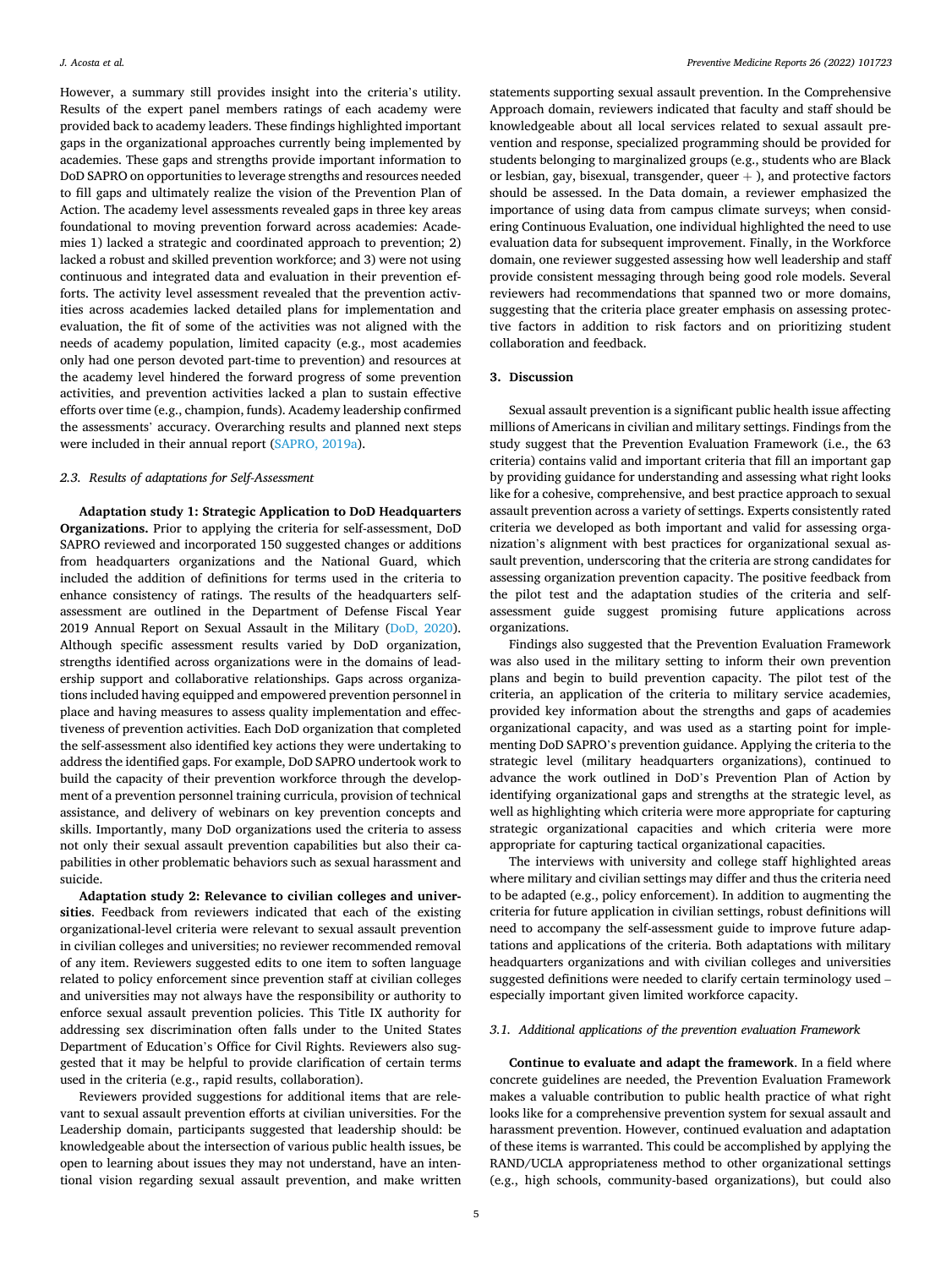<span id="page-5-0"></span>include examining how variation in the uptake of these best practices is related to specific sexual assault outcomes. Future research could also provide valuable insight into which criteria are the most critical drivers of low sexual assault prevalence rates, so that military and civilian settings with limited resources could focus on addressing a sub-set of the criteria. Conducting a study to empirically link the criteria to sexual assault prevalence could reveal how criteria differ across settings and provide the data needed to decide whether the criteria could be narrowed to a subset of essential or core criteria that have the strongest influence on the prevalence of sexual assault.

**Apply the framework to prospectively guide prevention planning**. The criteria that comprise the Prevention Evaluation Framework can also be used for purposes beyond self-assessment. For public health and primary-prevention practitioners, the criteria provides an actual tool that can be used to guide the design, development, implementation, and evaluation of organizational approaches to sexual assault prevention. For those seeking to implement or evaluate sexual assault prevention policies, considering organizational capacity for prevention may be an important dimension to inform implementation planning and to consider when evaluating why certain policies are (or are not) being implemented fully or demonstrating the intended results.

**Extend the framework to other primary prevention efforts (e.g., suicide prevention).** As previously mentioned, DoD headquarters organizations also used the criteria to assess their capabilities in other problematic behaviors such as suicide. The extension of the criteria to these areas suggests applicability to other domains of prevention. Future adaptations to other areas of prevention could be achieved by adjusting the comprehensive approach to prevention section. Most of the other dimensions in the criteria (leadership, workforce capacity, etc.) would continue to be relevant regardless of the specific prevention area targeted. Improving organizational capacity for sexual assault prevention could also have benefits for other organizational prevention efforts, given this overlap of capacities. Given the primary prevention focus on individual prevention programs—rather than comprehensive, cohesive, and best practice approaches to prevention that cut across organizations, the use of expert guidance and a multi-faceted literature review can help provide guidance about what right looks like in this evolving field.

**Continue to update the framework**. The criteria will need to continue to be updated as research progresses and new insights about what right looks like emerge. Future adaptations of the criteria may even focus on a comprehensive, cohesive, and best practice approach to target the shared risk and protective factors across multiple forms of violence ([Wilkins, Tsao, Hertz, Davis,](#page-6-0) & Klevens, 2014).

#### **4. Limitations**

The criteria (and related literature review) focuses only on organizational and programmatic level approaches to prevent sexual assault; it does not account for comprehensive community approaches often used in public health population level interventions and it does not differentiate how specific approaches should vary within military settings (e. g., academy vs. installation). The study also relied on criteria developed through literature review and the feedback of experts. A different set of experts may have developed slightly different criteria and may have rated the academies differently than the experts that developed the criteria. However, we elected to use the same group of experts to both construct the criteria and do the initial pilot test rating the academies because experts would then have a complete understanding of what was meant by each item and understand its importance to the overall organization. Finally, the current article is limited to only the findings from the application of the criteria to civilian colleges and universities, and select military settings (the three academies, a sub-set of military installations, and a single division in military headquarters). However, the fact that the criteria items remained consistent and relevant across these military and civilian settings reflects their importance.

## **5. Conclusion**

Given the limited availability of evidence-based organizational approaches to sexual assault prevention, and the growing emphasis and urgency for primary prevention approaches to sexual assault, relying on expert guidance and a thoughtful literature review to develop criteria of best practices reflects an effective way of promoting what right looks like. The pilot test and adaptation study findings across military and civilian settings suggest the criteria we developed may represent an important step towards guiding future organizational efforts to prevent sexual assault and provide a formative self-assessment tool for organizations looking to understand their own strengths and areas for improvement.

## **Declaration of Competing Interest**

The authors declare that they have no known competing financial interests or personal relationships that could have appeared to influence the work reported in this paper.

## **Appendix A. Supplementary data**

Supplementary data to this article can be found online at [https://doi.](https://doi.org/10.1016/j.pmedr.2022.101723)  [org/10.1016/j.pmedr.2022.101723.](https://doi.org/10.1016/j.pmedr.2022.101723)

#### **References**

- Acosta, J., Ramchand, R., Becker, A., 2017. Best Practices for Suicide Prevention Messaging and Evaluating California's "Know the Signs" Media Campaign. Crisis 38 (5), 287–299. [https://doi.org/10.1027/0227-5910/a000446.](https://doi.org/10.1027/0227-5910/a000446)
- [Acosta, J.D., Martin, L.T., Fisher, M.P., Harris, R., Weinick, R.M., 2012. Assessment of the](http://refhub.elsevier.com/S2211-3355(22)00030-4/h0010)  [Content, Design, and Dissemination of the. RAND Corporation, Real Warriors](http://refhub.elsevier.com/S2211-3355(22)00030-4/h0010)
- [Campaign.](http://refhub.elsevier.com/S2211-3355(22)00030-4/h0010) Centers for Disease Control and Prevention. (n.d.). *ASAP The Bully-Sexual Violence Pathway in Early Adolescence. (n.d.)*. National Center for Injury Prevention and Control. Available at: [https://www.cdc.gov/violenceprevention/pdf/ASAP\\_Bullyin](https://www.cdc.gov/violenceprevention/pdf/ASAP_BullyingSV-a.pdf) [gSV-a.pdf.](https://www.cdc.gov/violenceprevention/pdf/ASAP_BullyingSV-a.pdf)
- [Dills, J., Fowler, D., Payne, G., 2016. Sexual Violence on Campus: Strategies for](http://refhub.elsevier.com/S2211-3355(22)00030-4/h0020)  [Prevention. Centers for Disease Control and Prevention, Atlanta, GA](http://refhub.elsevier.com/S2211-3355(22)00030-4/h0020).
- DoD. (2020). *Department of Defense Annual Report on Sexual Assault in the Military*  Department of Defense.
- Farmer, C.M., Lindsay, D., Williams, J., Ayers, A., Schuster, J., Cilia, A., Flaherty, M.T., Mandell, T., Gordon, A.J., Stein, B.D., 2015. Practice Guidance for Buprenorphine for the Treatment of Opioid Use Disorders: Results of an Expert Panel Process. Substance Abuse 36 (2), 209–216. [https://doi.org/10.1080/](https://doi.org/10.1080/08897077.2015.1012613) [08897077.2015.1012613](https://doi.org/10.1080/08897077.2015.1012613).
- [Fitch, K., Bernstein, S.J., Aguilar, M.D., Burnand, B., LaCalle, J.R., Lazaro, P., Kahan, J.P.,](http://refhub.elsevier.com/S2211-3355(22)00030-4/h0035)  [2001. The RAND/UCLA Appropriateness Method User](http://refhub.elsevier.com/S2211-3355(22)00030-4/h0035)'s Manual. RAND Corporation.
- [Hirsch, J.A., Beall, D.P., Chambers, M.R., Andreshak, T.G., Brook, A.L., Bruel, B.M.,](http://refhub.elsevier.com/S2211-3355(22)00030-4/h0040) [Deen, H.G., Gerszten, P.C., Kreiner, D.S., Sansur, C.A., Tutton, S.M., van der Meer, P.,](http://refhub.elsevier.com/S2211-3355(22)00030-4/h0040)  [Stoevelaar, H.J., 2018. Management of vertebral fragility fractures: a clinical care](http://refhub.elsevier.com/S2211-3355(22)00030-4/h0040) [pathway developed by a multispecialty panel using the RAND/UCLA](http://refhub.elsevier.com/S2211-3355(22)00030-4/h0040)  [Appropriateness Method. The Spine Journal 18 \(11\), 2152](http://refhub.elsevier.com/S2211-3355(22)00030-4/h0040)–2161.
- [Krebs, C., Lindquist, C., Berzofsky, M., Shook-sa, B., Petersen, K., 2015. Campus climate](http://refhub.elsevier.com/S2211-3355(22)00030-4/h0045)  [validation study: Final technical report. Bureau of Justice Statistics Research and](http://refhub.elsevier.com/S2211-3355(22)00030-4/h0045)  [Development Series, Washington, D.C.](http://refhub.elsevier.com/S2211-3355(22)00030-4/h0045)
- [Livet, M., Wandersman, A., 2005. Organizational functioning: facilitating effective](http://refhub.elsevier.com/S2211-3355(22)00030-4/h0050)  [interventions and increasing the odds of programming success. In: Fetterman, D.M.,](http://refhub.elsevier.com/S2211-3355(22)00030-4/h0050)  [Wandersman, A. \(Eds.\), Empowerment evaluation in practice. Guilford, New York,](http://refhub.elsevier.com/S2211-3355(22)00030-4/h0050) [NY, pp. 123](http://refhub.elsevier.com/S2211-3355(22)00030-4/h0050)–154.
- [Meddings, J., Skolarus, T.A., Fowler, K.E., Bernstein, S.J., Dimick, J.B., Mann, J.D.,](http://refhub.elsevier.com/S2211-3355(22)00030-4/h0055) [Saint, S., 2019. Michigan Appropriate Perioperative \(MAP\) criteria for urinary](http://refhub.elsevier.com/S2211-3355(22)00030-4/h0055) [catheter use in common general and orthopaedic surgeries: results obtained using](http://refhub.elsevier.com/S2211-3355(22)00030-4/h0055) [the RAND/UCLA Appropriateness Method. BMJ quality](http://refhub.elsevier.com/S2211-3355(22)00030-4/h0055) & safety 28 (1), 56–66.
- [McIntosh, K., Filter, K.J., Bennett, J.L., Ryan, C., Sugai, G., 2010. Principles of](http://refhub.elsevier.com/S2211-3355(22)00030-4/h0060)  [sustainable prevention: Designing scale-up of school-wide positive behavior support](http://refhub.elsevier.com/S2211-3355(22)00030-4/h0060)  [to promote durable systems. Psychology in the Schools 47 \(1\), 5](http://refhub.elsevier.com/S2211-3355(22)00030-4/h0060)–21.
- SAPRO. (2019a). *Annual Report on Sexual Harassment and Violence at the Military Service Academies: Academic Program Year, 2017-1018*. Department of Defense.
- SAPRO. (2019b). Prevention Plan of Action (2019-2023): The Department's Renewed Strategic Approach to Prevent Sexual Assault.
- Scaccia, J.P., Cook, B.S., Lamont, A., Wandersman, A., Castellow, J., Katz, J., Beidas, R. S., 2015. A Practical Implementation Science Heuristic for Organizational Readiness: R = MC(2). Journal of Community Psychology 43 (4), 484–501. [https://doi.org/](https://doi.org/10.1002/jcop.21698)  [10.1002/jcop.21698.](https://doi.org/10.1002/jcop.21698)
- [Smith, S.G., Zhang, X., Basile, K.C., Merrick, M.T., Wang, J., Kresnow, M., Chen, J., 2018.](http://refhub.elsevier.com/S2211-3355(22)00030-4/h0085)  [The National Intimate Partner and Sexual Violence Survey \(NISVS\): 2015 Data Brief](http://refhub.elsevier.com/S2211-3355(22)00030-4/h0085)  – [Updated Release. Centers for Disease Control and Prevention, Atlanta, GA.](http://refhub.elsevier.com/S2211-3355(22)00030-4/h0085)